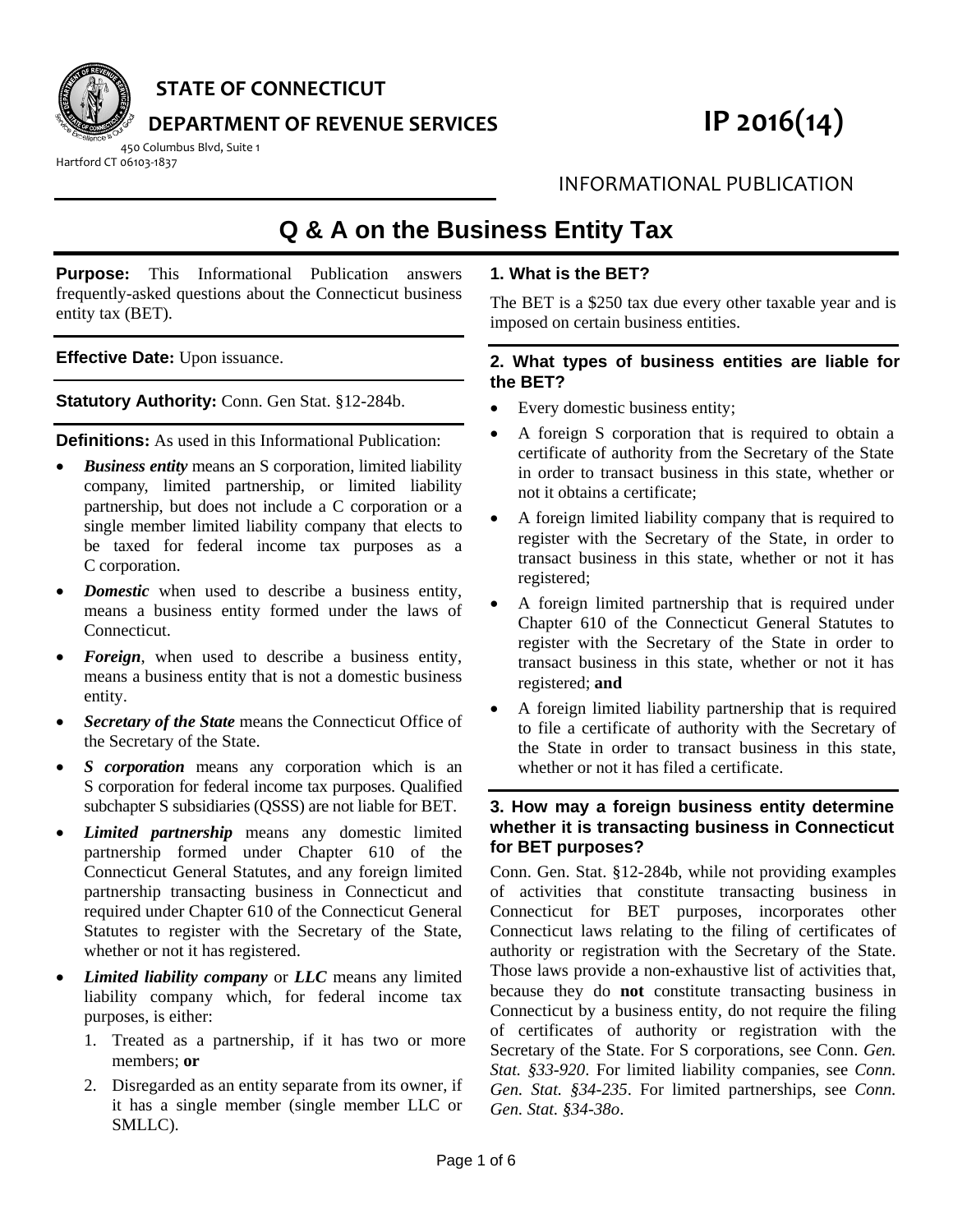Activities that do **not** constitute transacting business in Connecticut by a business entity for BET purposes include but are not limited to:

- Maintaining, defending, or settling any proceeding;
- Holding meetings of the board of directors or shareholders or carrying on other activities concerning internal corporate affairs if an S corporation, or holding meetings of its members or carrying on other activities concerning its internal affairs if a limited partnership or limited liability company;
- Maintaining bank accounts;
- Maintaining offices or agencies for the transfer, exchange, and registration of the business entity's own securities if an S corporation or limited liability company or partnership interests if a limited partnership;
- Selling through independent contractors;
- Soliciting or obtaining orders, whether by mail or through employees or agents or otherwise, if the orders require acceptance outside Connecticut before they become contracts;
- Creating or acquiring indebtedness, mortgages, and security interests in real or personal property;
- Securing or collecting debts or enforcing mortgages and security interests in property securing the debts;
- Owning, without more, real or personal property in Connecticut.
- Transacting business in interstate commerce; **and**
- Conducting an isolated transaction that is completed within 30 days and not in the course of a number of repeated transactions of a like nature.

While these activities do not constitute transacting business in Connecticut for BET purposes, some of them (such as maintaining an office in Connecticut, owning real or tangible personal property in Connecticut, or transacting an interstate business in Connecticut) constitute transacting business in Connecticut for purposes of other Connecticut income taxes.

In addition, a foreign business entity that registers with the Secretary of the State in order to obtain a license or permit from a Connecticut state agency is registered and authorized to transact business in this state and is liable for the BET.

For additional information regarding registration with the Office of the Secretary of the State, a foreign business entity may contact the Secretary of the State by email at **crd@po.state.ct.us** or by mail at:

> Office of the Secretary of the State Commercial Recording Division 30 Trinity Street Hartford CT 06106

## **4. How does a business entity report and pay the BET?**

**Filing and paying electronically:** The BET can be filed and paid electronically. The Department of Revenue Services (DRS) encourages business entities to use the free and secure **Taxpayer Service Center (***TSC***)** to file and pay the BET. Once registered with DRS, business entities need only to access the *TSC* with their Connecticut Tax Registration Number and Personal Identification Number (PIN) to complete the electronic filing and payment of their BET. Visit the DRS website at **www.ct.gov/DRS** and click on the *TSC* logo.

**Other filing methods:** Business entities not using the free and secure *TSC* to file and pay the BET must complete a paper **Form OP-424**, *Business Entity Tax Return*, and send the return to DRS with a check made payable to: **Commissioner of Revenue Services.** To ensure payment is applied to your account, write "20XX (payment year) Form OP-424" and your Connecticut Tax Registration Number on the front of your check. Do not send cash. DRS may submit your check to your bank electronically.

- In completing a paper Form OP-424, a business entity must enter its Secretary of the State Business ID number and its Federal Employer Identification Number (FEIN) on Form OP-424. The Secretary of the State Business ID number is a 7-digit ID number issued by the Secretary of the State to each domestic and foreign business entity registered with the Secretary of the State. A business entity registered with the Secretary of the State may log onto the website of the Secretary of the State at **www.sots.state.ct.us** to find or confirm its business ID number. If a business entity is unable to find or confirm its business ID number, it should file Form OP-424 without entering its business ID number.
- In completing a paper Form OP-424, a business entity must also enter its FEIN on Form OP-424. The FEIN is issued by the U.S. Department of the Treasury. If a business entity does not have an FEIN, it should file Form OP-424, leave the space for its FEIN blank, and obtain an FEIN from the Internal Revenue Service (IRS) if required by Federal law to do so. If a FEIN is obtained after a business entity files Form OP-424, the business entity must send notification of the FEIN to: Department of Revenue Services, PO Box 2937, Hartford CT 06104.

# **5. What is the due date for the return and payment?**

The return and payment are due on or before the fifteenth day of the fourth month (April 15 for calendar year filers) following the close of every other taxable year of the business entity. A business entity's taxable year is its taxable year for federal income tax purposes and includes any short taxable year.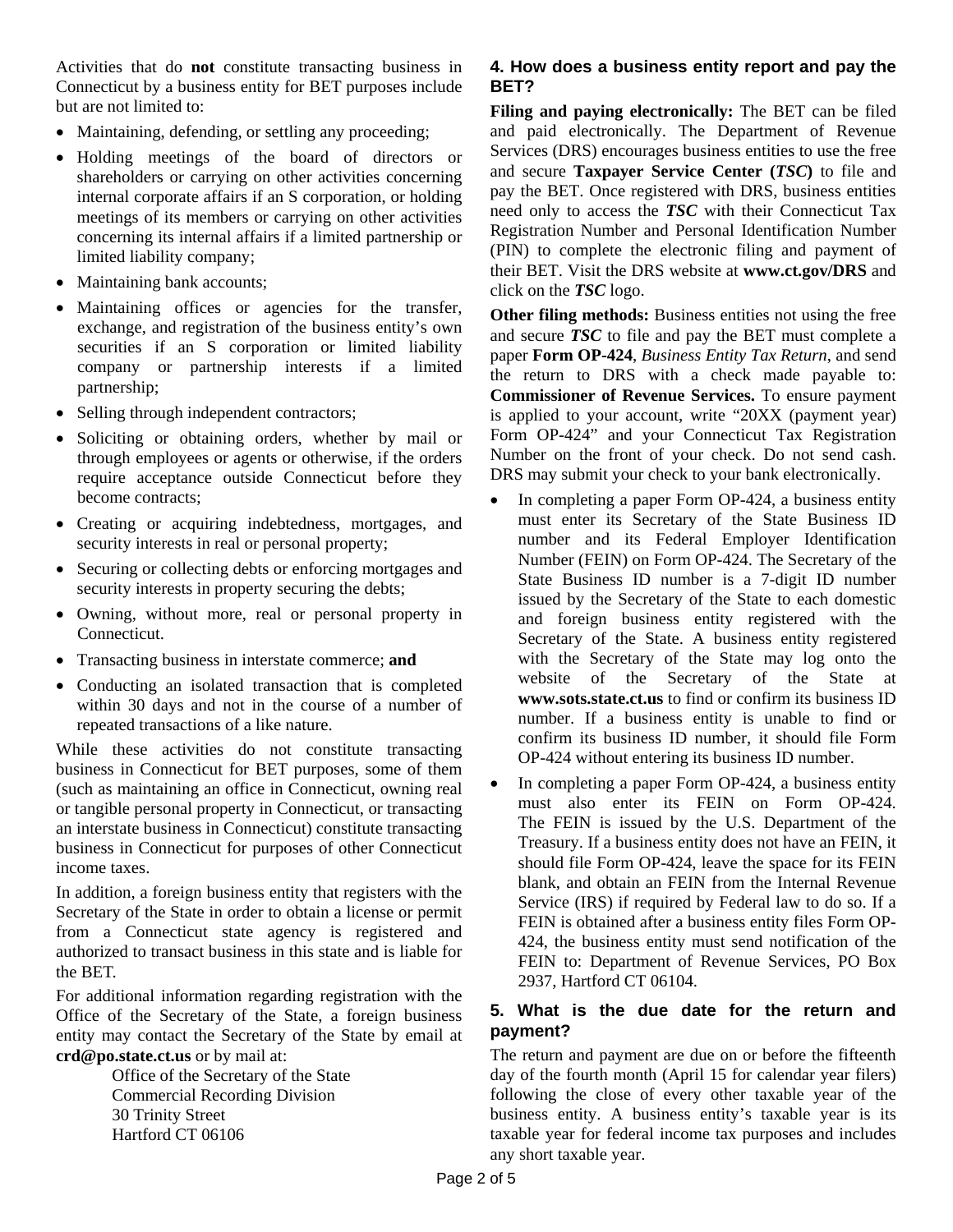The following chart illustrates the due date for filing the return and paying the tax:

| <b>Taxable Years Covered</b>                     | Due Date   |
|--------------------------------------------------|------------|
| 1/1/2015 - 12/31/2015<br>1/1/2016 - 12/31/2016   | 4/15/2017  |
| $2/1/2015 - 1/31/2016$<br>$2/1/2016 - 1/31/2017$ | 5/15/2017  |
| $3/1/2015 - 2/28/2016$<br>3/1/2016 - 2/28/2017   | 6/15/2017  |
| $4/1/2015 - 3/31/2016$<br>$4/1/2016 - 3/31/2017$ | 7/15/2017  |
| $5/1/2015 - 4/30/2016$<br>$5/1/2016 - 4/30/2017$ | 8/15/2017  |
| $6/1/2015 - 5/31/2016$<br>$6/1/2016 - 5/31/2017$ | 9/15/2017  |
| 7/1/2015 - 6/30/2016<br>7/1/2016 - 6/30/2017     | 10/15/2017 |
| $8/1/2015 - 7/31/2016$<br>$8/1/2016 - 7/31/2017$ | 11/15/2017 |
| $9/1/2015 - 8/31/2016$<br>$9/1/2016 - 8/31/2017$ | 12/15/2017 |
| 10/1/2015 - 9/30/2016<br>10/1/2016 - 9/30/2017   | 1/15/2018  |
| 11/1/2015 - 10/31/2016<br>11/1/2016 - 10/31/2017 | 2/15/2018  |
| 12/1/2015 - 11/30/2016<br>12/1/2016 - 11/30/2017 | 3/15/2018  |

If the due date falls on a Saturday, Sunday or legal holiday, the return will be considered timely if filed by the next business day.

DRS will **not** grant an extension of time to file a business entity tax return or an extension of time to pay the business entity tax.

#### **6. Is a business entity subject to interest and penalty for failure to timely pay the BET?**

Late payments are subject to interest at the rate of 1% per month or fraction of a month from the due date until the tax is paid in full.

The penalty for late payment of the tax due is \$50.

DRS may waive all or part of the penalty when it is proven the failure to pay the tax on time was due to a reasonable cause and was not intentional or due to neglect.

#### **7. May a business entity be liable for the BET for any period prior to the start of business date indicated on Form REG-1,** *Business Taxes Registration Application***?**

Yes. Regardless of the date indicated on Form REG-1 as the start of business, a business entity is liable for the BET:

- As a domestic business entity for every taxable year or part of the taxable year of its legal existence as shown by the records of the Secretary of the State; **or**
- As a foreign business entity for every taxable year or part of the taxable year it is transacting business in Connecticut and is required to obtain and maintain a certificate of authority, or certificate of registration from the Secretary of the State to transact business in Connecticut (regardless of whether or not the entities have complied with the requirement).

The BET is not prorated if a business entity's first taxable year is a short taxable year.

## **8. If a domestic business entity is inactive, unprofitable or is no longer doing business but has not filed appropriate documents evidencing its dissolution with the Secretary of the State, is the business entity liable for the BET?**

Yes. A domestic business entity, even if inactive, unprofitable or no longer doing business, is and will continue to be liable for the BET for each taxable year or part of the taxable year of its legal existence as shown by the records of the Secretary of the State.

A domestic business entity's legal existence is terminated by filing the appropriate documents evidencing its dissolution/withdrawal with the Secretary of the State. The BET is not prorated if the business entity's last taxable year is a short taxable year.

**9. If a foreign business entity is inactive, unprofitable, or no longer transacting business in Connecticut but has not filed appropriate documents evidencing the cancellation of its certificate of authority or registration with the Secretary of the State, is the business entity liable for the BET?** 

Yes. A foreign business entity, even if inactive, unprofitable, or no longer transacting business in Connecticut, is and will continue to be liable for the BET for each taxable year or part of the taxable year it is authorized to transact business in Connecticut as shown by the records of the Secretary of the State. A foreign business entity's authority to transact business in Connecticut is terminated by filing the appropriate documents evidencing the cancellation of its certificate of authority or registration with the Secretary of the State. The BET is not prorated if the business entity's last taxable year is a short taxable year.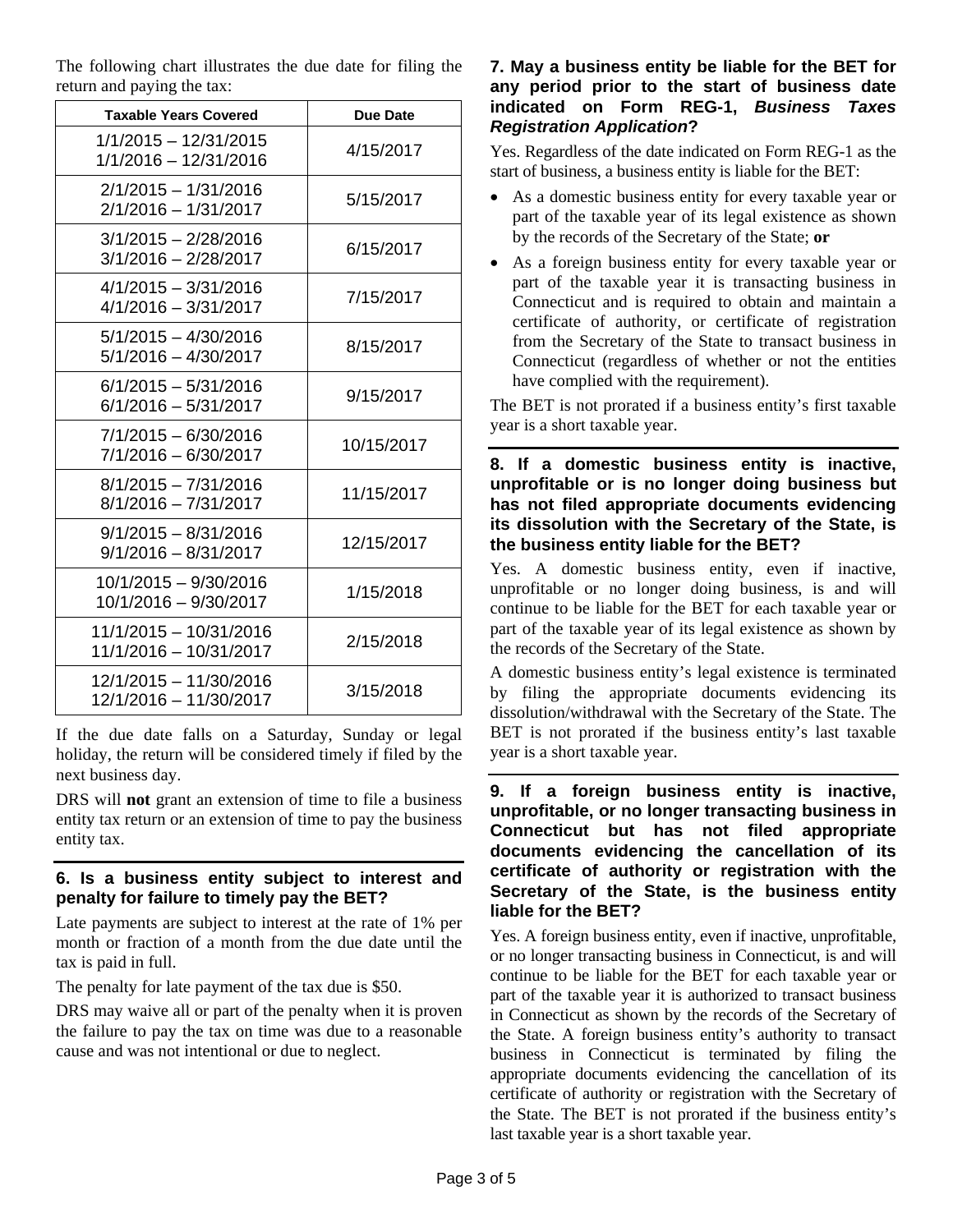#### **10. Is a domestic business entity liable for the BET if it does not file annual reports with the Secretary of the State?**

Yes. A domestic business entity is liable for the BET whether or not it is required to file annual reports with the Secretary of the State and, if annual reports are required, whether or not it files those annual reports.

#### **11. Is a foreign business entity liable for the BET if it does not file annual reports with the Secretary of the State?**

Yes. A foreign business entity is liable for the BET, if it is transacting business in Connecticut, whether or not it is required to file annual reports with the Secretary of the State and, if annual reports are required, whether or not it files those annual reports.

#### **12. Is a general partnership liable for the BET?**

A general partnership is usually not liable for the BET. However, if the general partnership has become a registered LLP, if organized under Connecticut law or a foreign registered LLP, if organized under the laws of a state other than Connecticut, it is liable for the BET.

# **13. Is every domestic LP liable for the BET?**

No. A domestic LP not formed under Chapter 610 of the Connecticut General Statutes is not liable for the BET.

# **14. Is an investing partnership liable for the BET?**

An investing partnership that elects not to be treated as a partnership (under 26 C.F.R. §1.761-2) for federal income tax purposes and is not subject to Subchapter K of Chapter 1 of the Internal Revenue Code is not liable for the BET.

However, an investing partnership that does not make the election and is treated as a partnership subject to Subchapter K of Chapter 1 of the Internal Revenue Code is liable for the BET, but only if it is a:

- Domestic LP or domestic LLP; **or**
- Foreign LP transacting business in Connecticut or foreign LLP transacting business in Connecticut.

# **15. Is a qualified subchapter S subsidiary liable for the BET?**

No. Even though a qualified subchapter S subsidiary  $(OSSS)$ , as defined in 26 U.S.C.  $$1361(b)(3)(B)$ , may be required to file an annual report with the Secretary of the State, a QSSS is not liable for the BET because it is not an S corporation. However, the S corporation that owns 100% of the stock of the QSSS is liable for the BET if it is a:

- Domestic S corporation; **or**
- Foreign S corporation transacting business in Connecticut.

# **16. Is every single member limited liability company (SMLLC) liable for the BET?**

No. Any SMLLC that has elected to be taxed as a corporation for federal income tax purposes is not liable for the BET.

#### **17. If an LLC is exempt from taxation under 26 U.S.C. §501(a) and elects for federal income tax purposes to be taxed as a corporation, is the LLC liable for BET?**

No. An LLC that elects to be taxed for federal income tax purposes as a corporation is not liable for the BET. Instead, the LLC would be liable for the Connecticut corporation business tax. However, a company that is exempt from the federal corporation net income tax law under 26 U.S.C. §501(a) is exempt from the Connecticut corporation business tax. Thus, an LLC that elects to be taxed for federal income tax purposes as a corporation and is exempt from taxation under 26 U.S.C. §501(a) is not liable for either the BET or the Connecticut corporation business tax.

# **18. If the single member of a SMLLC is exempt from taxation under 26 U.S.C. §501(a), does this affect whether the SMLLC is liable for BET?**

No. If the SMLLC would otherwise be liable for the BET, that liability is unaffected by its single member being exempt from taxation under 26 U.S.C. §501(a).

# **19. If a business entity files a certificate of dissolution with the Secretary of the State before its liability for the BET is satisfied, is any other person liable for the BET?**

Generally, no other person is liable for the BET. However, if a member or shareholder of a dissolved business entity receives a liquidating distribution from the entity, any claim against the dissolved business entity may be enforceable against the member or shareholder to the extent of his or her pro rata share of the claim or the distributed assets, whichever is less. Also, any claim against a dissolved limited partnership may be enforced against one or more of its general partners.

# **20. Is the BET deductible for federal income tax purposes?**

DRS does not answer questions about whether items are deductible for federal income tax purposes. Contact the IRS at 1-800-829-1040 for information about whether the BET is deductible for federal income tax purposes.